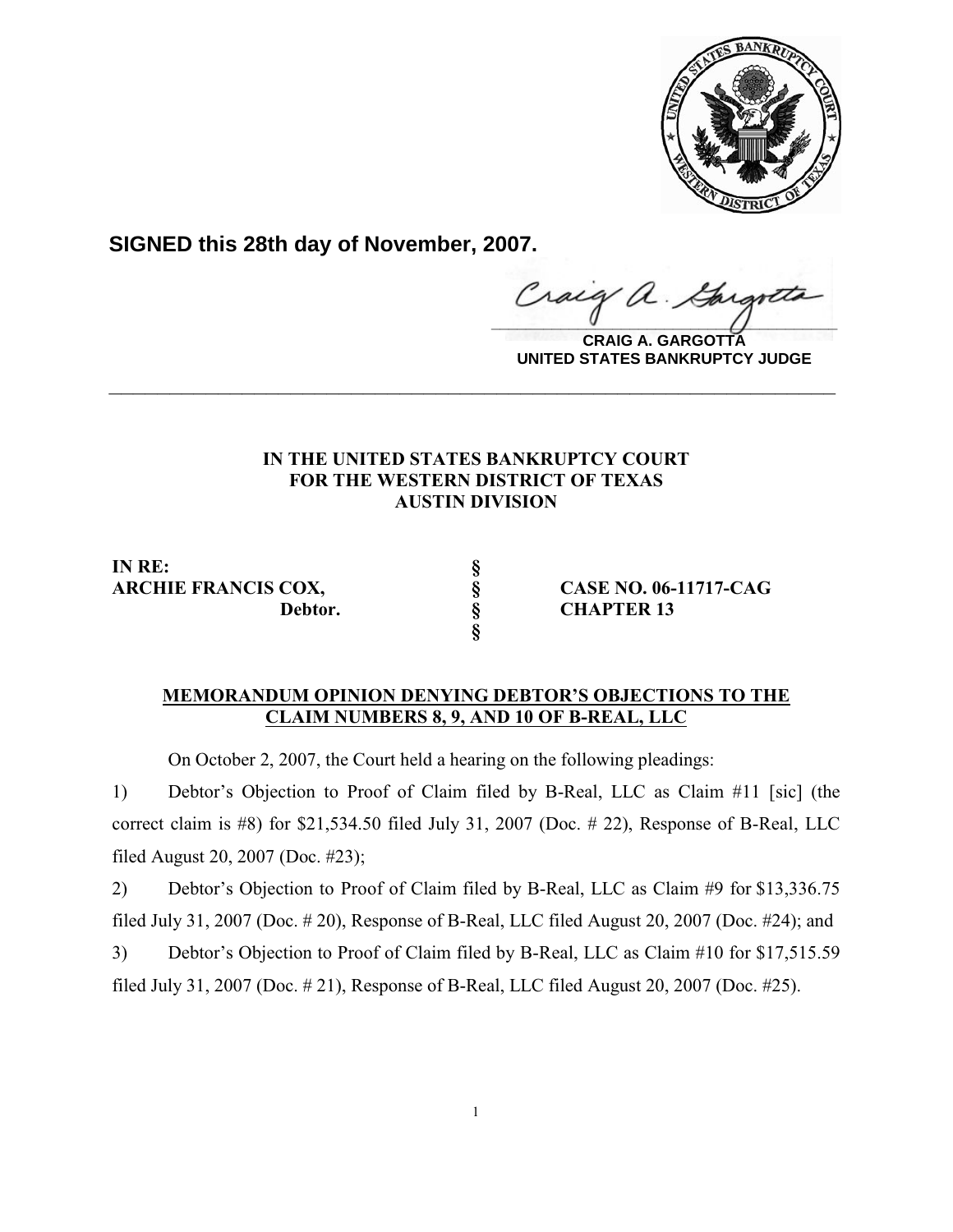At the hearing, the attorneys for the Debtor and B-Real, LLC appeared and argued their positions. In all three objections, Debtor asserts that he has no contractual relationship with B-Real, LLC because no documentation was attached to the three proofs of claim filed by B-Real to show that claims of Chase Bank USA, N.A. were transferred to B-Real. Debtor does not assert that he does not owe the debts at issue.

B-Real argues it did not attach any documentation to its proofs of claim showing the transfer from Chase Bank to it because neither Bankruptcy Rule 3001(e) nor the case law interpreting this issue requires proof of the transfer of a debt to be attached if the proof of claim is filed after the transfer. Here, B-Real asserts it filed the original proof of claim under penalty of perjury and included a statement that it purchased the debt from Chase, thus, Debtor's counsel received notice of the transfer of ownership through the proof of claim filing.<sup>1</sup> Also, because Chase did not file a claim in this bankruptcy case, there should be no concern that the estate will pay two claims for each debt.

The Court has subject matter jurisdiction of the parties' dispute pursuant to 28 U.S.C. § 1334 and § 157. The matter is a core contested proceeding pursuant to 28 U.S.C. §§ 158(b)(2)(A) (matters concerning the administration of the estate), (b)(2)(B) (allowance or disallowance of claims), and (b)(2)(O) (other proceedings affecting the liquidation of assets of the estate). The following represents the Court's findings of fact and conclusions of law made pursuant to Bankruptcy Rules 7052 and 9014. Where appropriate, a finding of fact shall be construed to be a conclusion of law, and vice versa. For the reasons stated below, the Court determines that B-Real's amended claims should be allowed, and the Debtor's objections to the same be denied.

## FINDINGS OF FACT

- 1. The Debtor filed this chapter 13 case on October 26, 2006.
- 2. The bar date for filing claims was March 13, 2007.
- 3. The plan was confirmed March 20, 2007.

<sup>&</sup>lt;sup>1</sup> The Court could find no statement in either the original or amended proofs of claim that B-Real purchased the debt from Chase.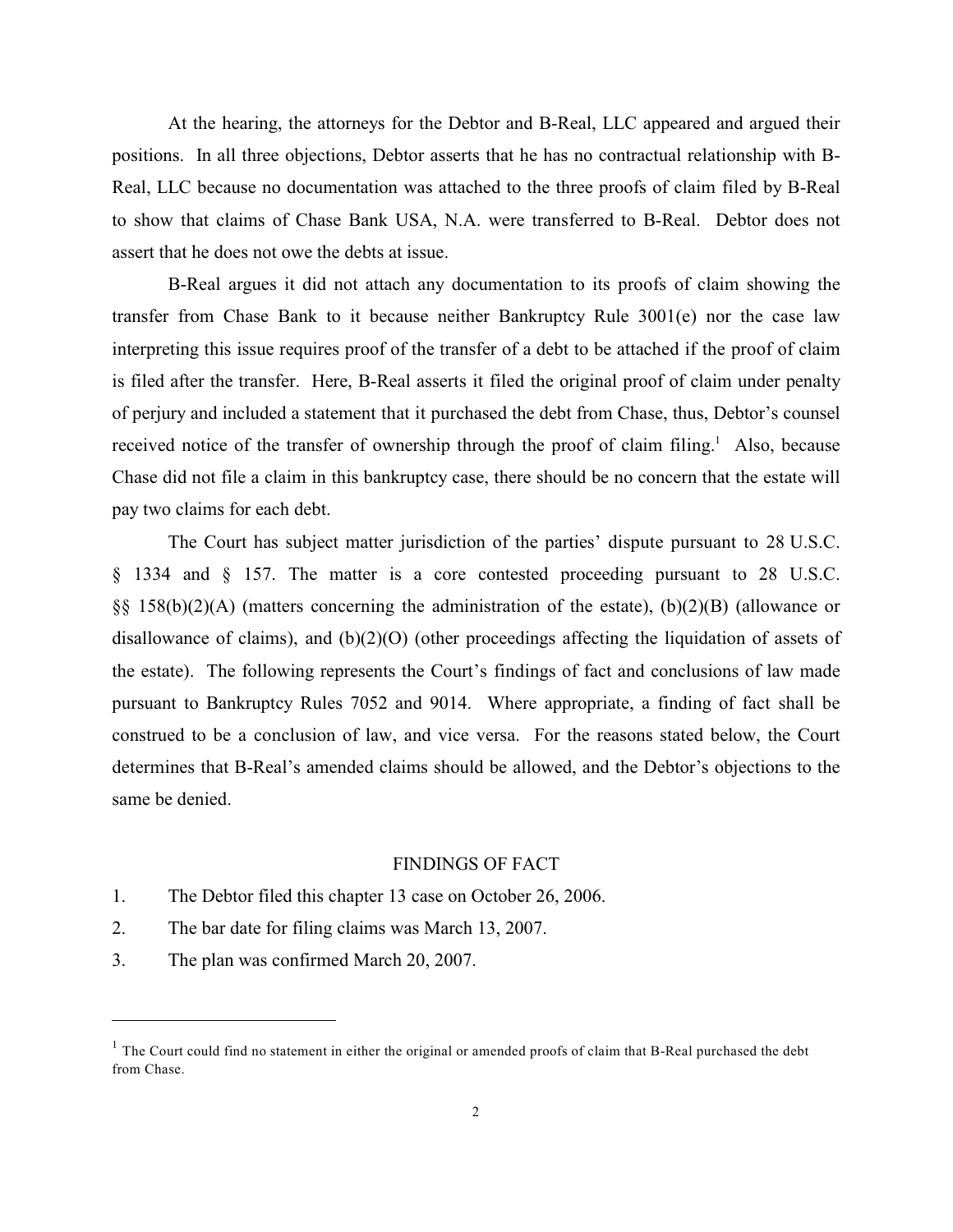4. On October 26, 2007, Debtor filed his schedules of assets and liabilities with his petition. On Schedule F, unsecured non-priority claims, the Debtor listed the following debts:

a) a debt owed to Chase with an address in Wilmington, DE for a credit card debt incurred 6/23/1988 and under account number 4305870360230445 in the amount of \$20,312.83. Debtor did not list this debt as contingent, liquidated, or disputed.

b) a debt owed to Chase with an address in Wilmington, DE for a credit card debt incurred 9/27/2004 and under account number 4417121056135125 in the amount of \$13,336.75. Debtor did not list this debt as contingent, liquidated, or disputed.

c) a debt owed to Chase Bank Card Services, Inc. with an address in Wilmington, DE for a credit card debt incurred 5/4/2004 and under account number 4640-1880-1055-4914 in the amount of \$16,000.00. Debtor did not list this debt as contingent, liquidated, or disputed.<sup>2</sup>

5. On February 6, 2007, B-Real filed the following claims:

a) Claim No. 8: the original unsecured nonpriority claim in the amount of \$21,534.50 by B-Real, LLC/Chase Bank USA, N.A. for a credit card debt showing an account number XXXXXXXXXXXX0445. A short "Account Summary" was attached that shows nothing more than the last four digits of the Debtor's Social Security number, his name, his street address,<sup>3</sup> and the ending balance of \$21,534.50.

b) Claim No. 9: the original unsecured nonpriority claim in the amount of \$13,336.75 by B-Real, LLC/Chase Bank USA, N.A. for a credit card debt showing an account number XXXXXXXXXXXX5125. A short "Account Summary" was attached that shows nothing more than the last four digits of the Debtor's Social Security number, his name, his street address, and the ending balance of \$13,336.75.

c) Claim No. 10: the original unsecured nonpriority claim in the amount of \$17,515.59 by B-Real, LLC/Chase Bank USA, N.A. for a credit card debt showing an account number XXXXXXXXXXXX4914. A short "Account Summary" was attached that shows nothing more

 $2$  Debtor also lists a debt owed to Chase Bank Card Services, Inc. with an address in Wilmington, DE for a credit card debt incurred 6/1/1995 and under account number 4366-1630-4173-8218 in the amount of \$6,507.00. Debtor did not list this debt as contingent, liquidated, or disputed. This debt is shown as having a co-debtor. The account number for this debt is not reflected on the claims filed by B-Real, so this debt is not at issue.

 $3$  All claims filed by B-Real, LLC show the Debtor's address as the same address he listed in his bankruptcy petition.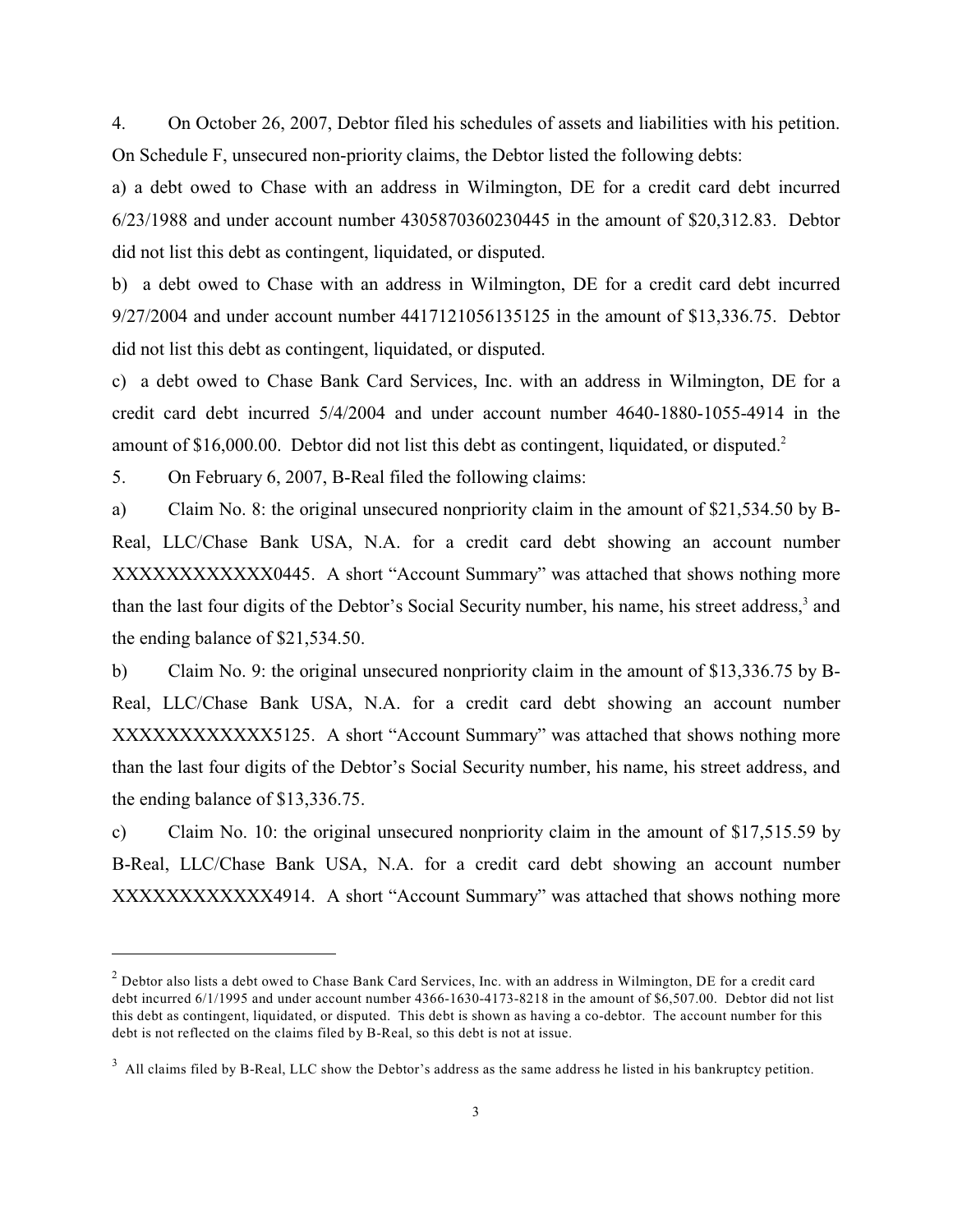than the last four digits of the Debtor's Social Security number, his name, his street address, and the ending balance of \$17,515.59.

6. On August 16, 2007, B-Real filed the following amended claims:

a) Claim No. 8: an amended claim for the original unsecured nonpriority debt of \$21,534.50 by B-Real, LLC/Chase Bank USA, N.A. for a credit card debt showing an account number XXXXXXXXXXXX0445. Attached to the amended claim are copies of five monthly statements from Chase Bank to the Debtor at his street address showing a redacted account number of 0445 and with an ending balance of \$21,534.50.

b) Claim No. 9: an amended claim for the original unsecured nonpriority debt of \$13,336.75 by B-Real, LLC/Chase Bank USA, N.A. for a credit card debt showing an account number XXXXXXXXXXXXX5125. Attached to the amended claim are copies of five monthly statements from Chase Bank to the Debtor at his street address showing a redacted account number of 5125 and with an ending balance of \$13,336.75. Also attached is a First USA applicant info sheet from May 3, 2004.

c) Claim No. 10: an amended claim for the original unsecured nonpriority debt of \$17,515.59 by B-Real, LLC/Chase Bank USA, N.A. for a credit card debt showing an account number XXXXXXXXXXXXX4914. Attached to the amended claim are copies of five monthly statements from Chase Bank to the Debtor at his street address showing a redacted account number of 5125 and with an ending balance of \$17,476.59.<sup>4</sup> Also attached is a First USA applicant info sheet from September 24, 2004.

7. B-Real filed its three amended claims after the Debtor filed his objections to the original claims but before a hearing was set on the objections.

## CONCLUSIONS OF LAW

The necessary information to be included with a claim for credit card debt is a summary of the following information: the name and account of the debtor, in the form of a business

<sup>&</sup>lt;sup>4</sup> The amount of the proof of claim is \$39 more than the amount shown as owed on the 8/4/06 to 9/3/06 monthly statement attached to the amended proof of claim (\$17, 515.59 vs. \$17,476.59). This \$39 may be attributable to another late fee added to the balance before the Debtor's petition date of October 26, 2006, however, the reason for the difference is unknown.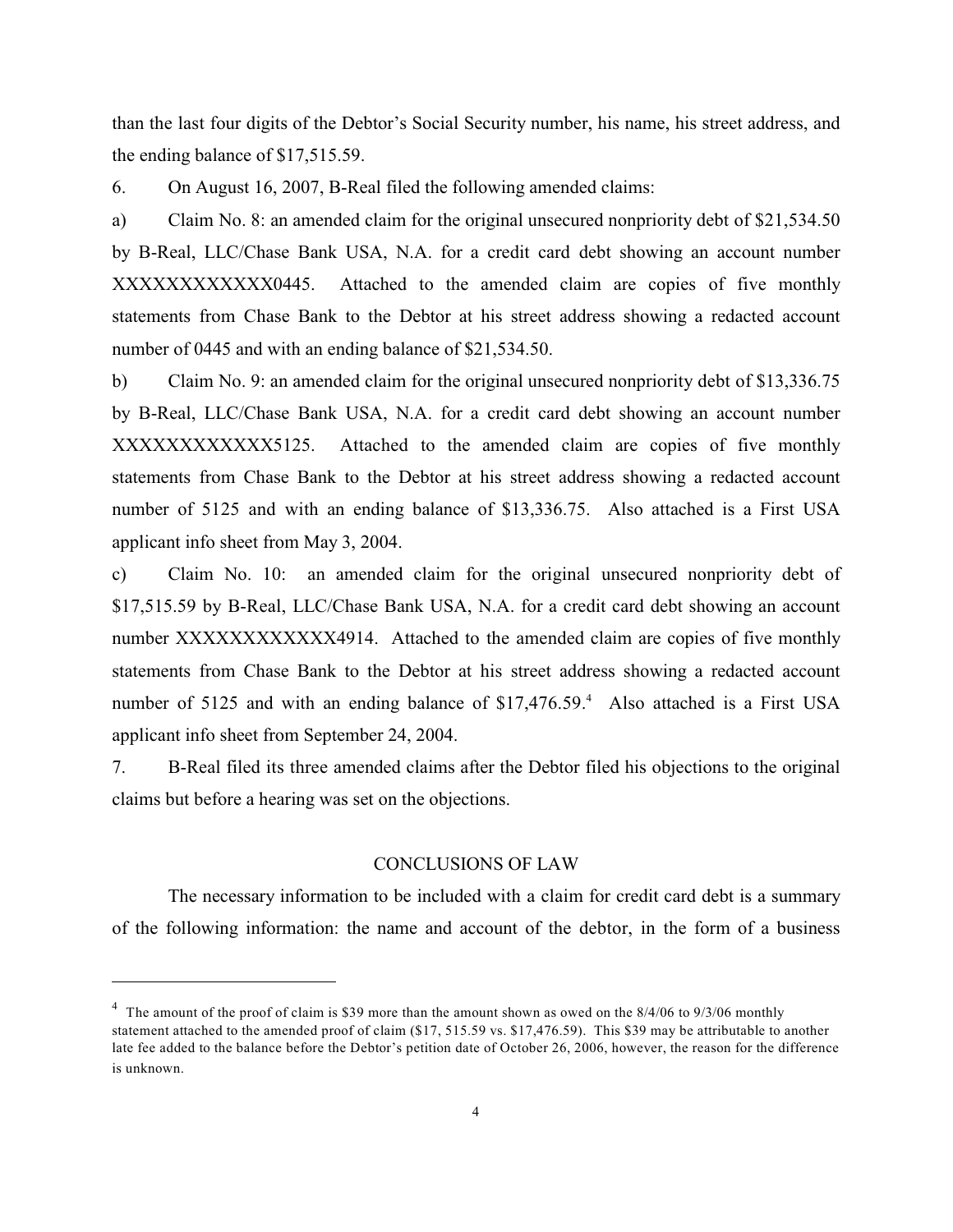record or other reliable formats, and, if included, an itemization of any charges for such items as interest, late fees, and attorney's fees. *See In re Griffin,* 2007 WL 1467145, at \*1 (Bankr. W.D. Tex. 2007) (citing *In re Kemmer*, 350 B.R. 706, 715 (Bankr. E.D. Tenn. 2004) and *In re Cluff*, 313 B.R. 323, 332-34 (Bankr. D. Utah 2004)). Other courts have agreed that this list of information should be included with the claim. *In re Armstrong*, 320 B.R. 97, 106 (Bankr. N.D. Tex. 2005); *In re Rochester*, 2005 WL 3670877, at \*1 (Bankr. N.D. Tex. 2005) (noting that it is sufficient to attach "enough monthly statements so that the required information can be readily determined").

A dispute exists among courts regarding the documentation that must be attached to a credit card debt claim for that claim to be granted prima facie evidence of the debt owed under Bankruptcy Rule 3001(c) and  $(f)$ .<sup>5</sup> Because a claim for credit card debt is based upon a written contract and because state law governs, here Texas law, some courts have required a claim to include more documentation than a summary of the debt or monthly statements in order to meet the requirements of Bankruptcy Rule 3001(c), and, thus, be granted prima facie evidence of the validity and amount of the claim under Bankruptcy Rule 3001(f). The bankruptcy courts in the Northern District of Texas require, in addition to the account statements containing specific information, the creditor to prove ownership of the claim by attaching a "signed copy of the assignment and sufficient information to identify the original credit card account." *In re Armstrong*, 320 B.R. at 106; *In re Rochester*, 2005 WL 3670877, at \*4 (Bankr. N.D. Tex. 2005) (for a claim based upon a writing, the underlying account documents and the assignment or transfer document are needed to comply with Rule 3001(c)); *In re Armstrong*, 347 B.R. at 584 (same, citing *Rochester* with approval). The courts in the Southern District of Texas require that a claim have attached to it either the "writings" on which the claim is based, e.g., the written contract, or an explanation why the writing cannot be attached, with "boilerplate" language that the documentation is too voluminous being insufficient to explain the failure to attach the writing. *See In re Tran*, 369 B.R. 312, 319 (S.D. Tex. 2007), aff'g 351 B.R. 440, 445 (Bankr.

<sup>&</sup>lt;sup>5</sup> Bankruptcy Rule 3001(c) provides that "[w]hen a claim, or an interest in property of the debtor securing the claim, is based on a writing, the original or a duplicate shall be filed with the proof of claim. If the writing has been lost or destroyed, a statement of the circumstances of the loss or destruction shall be filed with the claim." Bankruptcy Rule 3001(f) provides that "[a] proof of claim executed and filed in accordance with these rules shall constitute prima facie evidence of the validity and amount of the claim."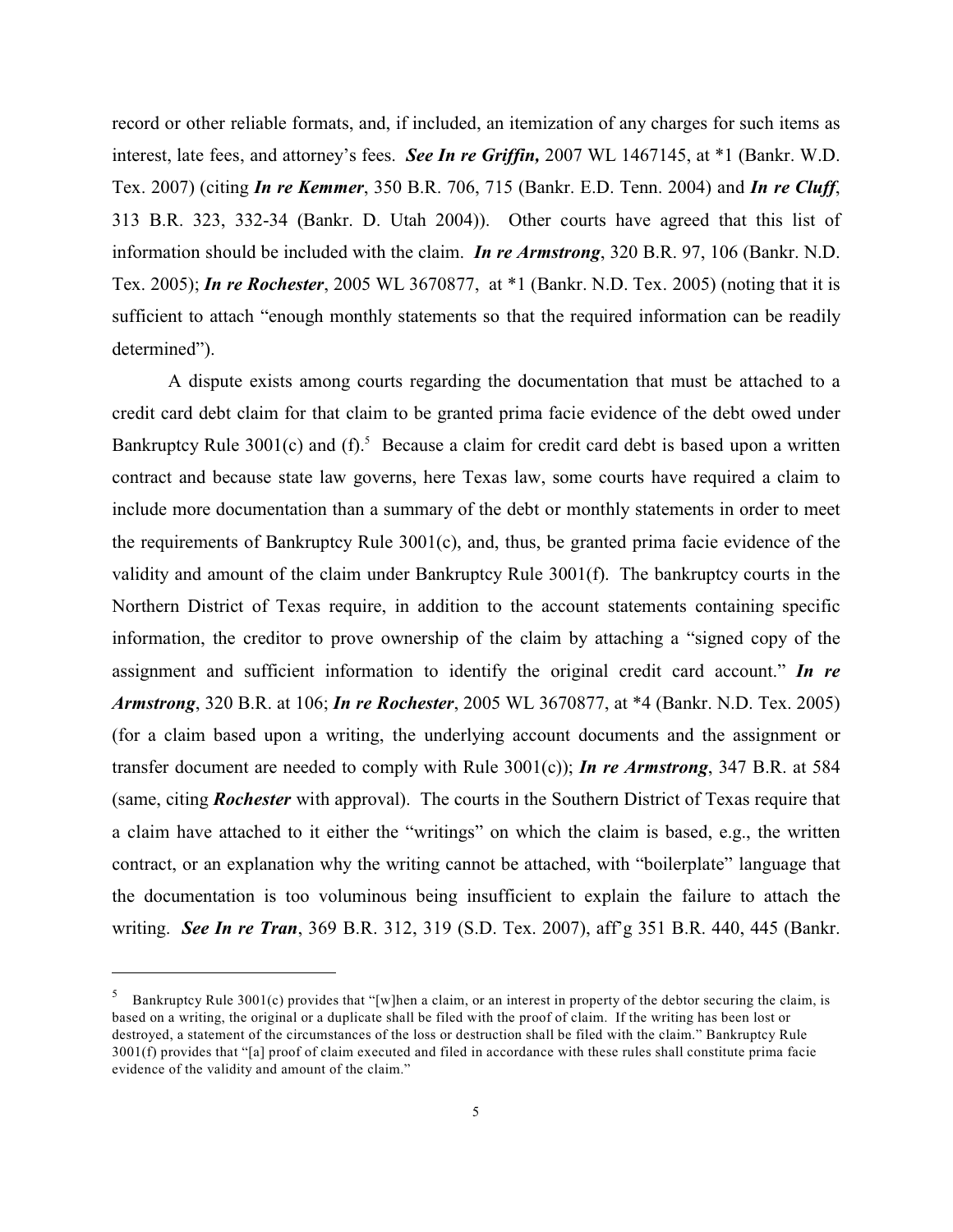S.D. Tex. 2006). The *Tran* court did not require the claimant to prove it was the assignee of the debt. *Id.* at 320. The courts from these two districts declined to grant prima facie effect to claims not having appropriate documentation but did not disallow the claims, instead, they required the creditors to produce supporting documentation to carry their burden of proof in the face of objections. *In re Tran*, 369 B.R. at 318; *In re Armstrong*, 320 B.R. at 105; *In re Rochester*, 2005 WL 3670877, at \*1; *In re Armstrong*, 347 B.R. at 584. This reasoning is followed by other courts as well. *In re Kemmer*, 315 B.R. at 716 (declining to disallow claim when faced with a groundless objection in which debtor objected to the claim for insufficient documentation but had included the claim in his schedules); *In re Relford*, 323 B.R. 669, 676, 679-80 (Bankr. S.D. Ind. 2004) (declining the disallow the claim when sufficient documentation was not attached, but allowing the court to consider other information such as the debtor's schedules, when determining the merits).

For this specific situation, this Court declines to follow the additional requirement that proof of the assignment be attached to the claim for the claim to provide prima facie evidence of the debt owed. The Court is guided by the text of Bankruptcy Rule 3001(e)(1) which does not specifically require any evidence of the transfer to be part of the claim if the debt is transferred before a proof of claim is filed. In such a situation, only the transferee or indentured trustee can file the proof of claim. In contrast, Rule 3001(e)(2) requires evidence of a transfer to be attached to the claim if the claim is transferred after the original creditor filed a proof of claim. *See In re Gonzalez*, 356 B.R. 905, 907 (Bank. S.D. Fla. 2006); *In re Griffin*, 2007 WL 1467145, at \*2 (citing *Gonzalez*). Additionally, this Court finds persuasive another court decision that based its decision on the reasoning stated in the Advisory Committee Notes to the 1991 amendments to Rule 3001. *See In re Relford*, 323 B.R. 669 at 680-81. The Notes state that subdivision (e)(1) was "amended to limit the court's role to the adjudication of disputes regarding transfers of claim. If a claim has been transferred prior to the filing of a proof of claim, there is no need to state the consideration for the transfer or other evidence of the transfer...." *Id.* As additional grounds, the *Relford* court noted that the creditor, by its arguments, could essentially ask the court to take judicial notice of the debtor's schedules as additional evidence for its claim, in effect, resting on the debtor's schedules as additional evidence of the validity and amount of the claim. *Id.* at 676, 680. Also, that court considered the burden placed on creditors, as well as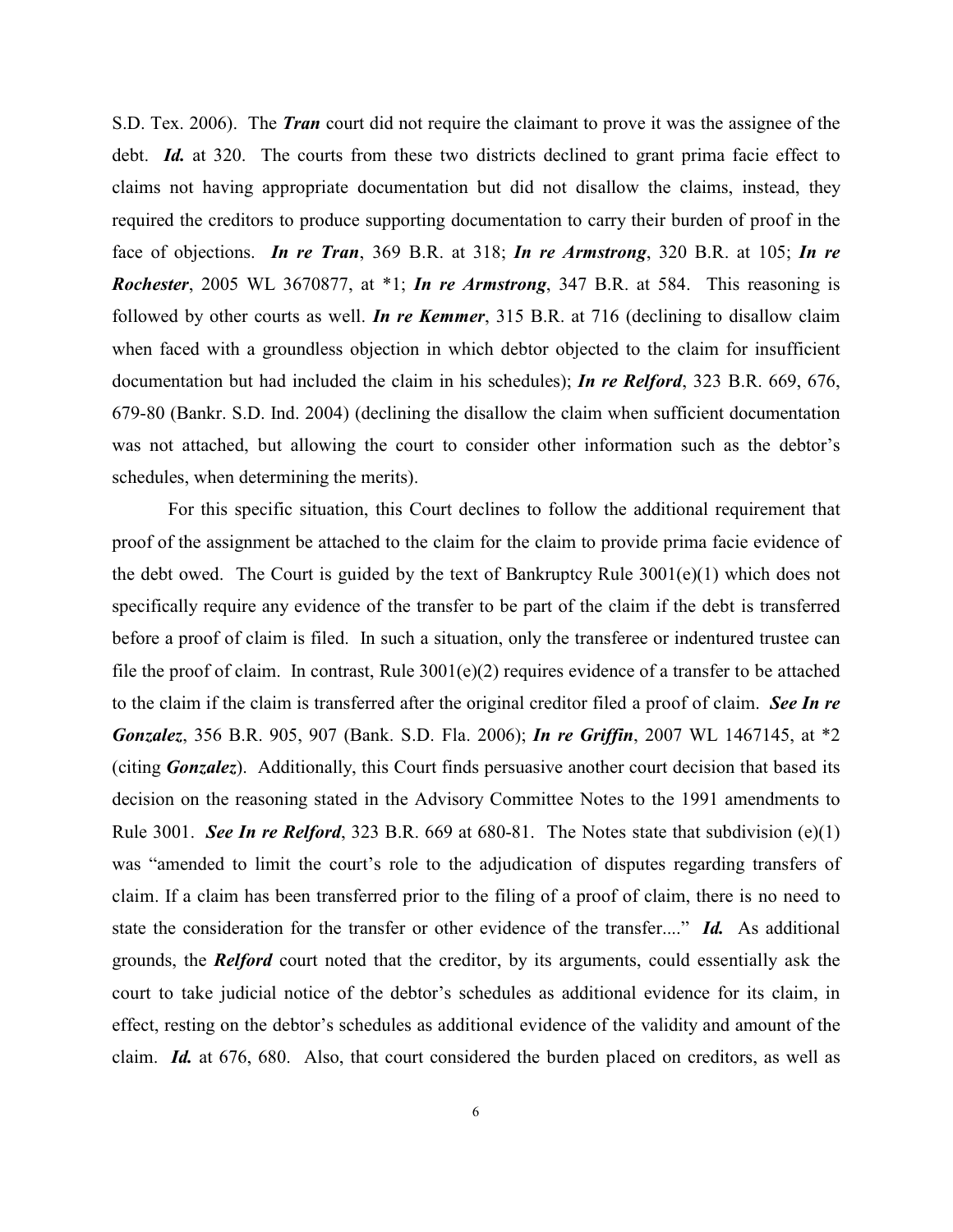debtors and chapter 13 trustees, if the creditor was required to attach voluminous documentation to support its claim and then the debtor and the trustee would be required to go through this documentation to determine each claim's validity. *Id*. at 674. The ability to file summaries would not relieve the creditor of producing all documentation, irregardless of its volume, if requested by the debtor or trustee. *Id.* Likewise, Official Form 10, the official claim form, "allows for attachment of a summary of the claim, which falls in line with Federal Rule of Evidence 1006, allowing voluminous documentation to be 'presented' in the form of a chart, summary, or calculation." *Id.* As a further grounds for allowance, claims are signed under a threat of criminal prosecution if a fraudulent claim is filed, making a claimant subject to a fine up to \$500,000 or imprisonment for up to 5 years or both under 11 U.S.C. §§ 152 and 3571. The claimant's signature as owner of the claim should be sufficient unless a debtor has reason to believe that the claimant is not the owner or assignee. *See In re Gonzalez*, 356 B.R. at 907.

Here, the Debtor correctly objected to the three claims which were originally filed with little supporting documentation, certainly insufficient documentation to constitute prima facie evidence of the debts owed. After the Debtor filed his three objections, B-Real amended the three claims to attach several months of account statements that clearly "belong" to the Debtor: the monthly bills from Chase card member services reflect his name, his address, have the same last four digits of the account numbers he listed on his schedules for the three subject credit card debts, and are in amounts somewhat similar to the three amounts he scheduled as owed to Chase Bank and which he did not dispute. <sup>6</sup> One debt listed was \$20,312.83 with 0445 as the last four digits of the account number, similar to the \$21,534.50 filed as claim number 8 and with the same last four account number digits; a second debt was listed as \$11,034.00 with 5125 as the last four digits of the account number, similar to the \$13,336.75 filed as claim number 9 with the same last four account number digits; and a third debt was listed for \$16,000 with 4914 as the last four digits of the account number, similar to the \$17,515.59 filed as claim number 10 with the same last four account number digits. Additionally, all of the claims, as originally filed and

 $6$  The Court can take judicial notice of the Debtor's schedules, filed in the case under oath. See F.R.E. 201(c) ('[a] court may take judicial notice, whether requested or not."). Also, a debtor's listing of a debt in his schedules which were signed under penalty of perjury "constitutes a party-opponent admission under Federal Rule of Evidence 802(d)(2) and must be rebutted with probative evidence that the listed claims are not actually owed." *In re Kemmer*, 315 B.R. at 716 (citing *In re Cluff*, 313 B.R. at 339-40)).